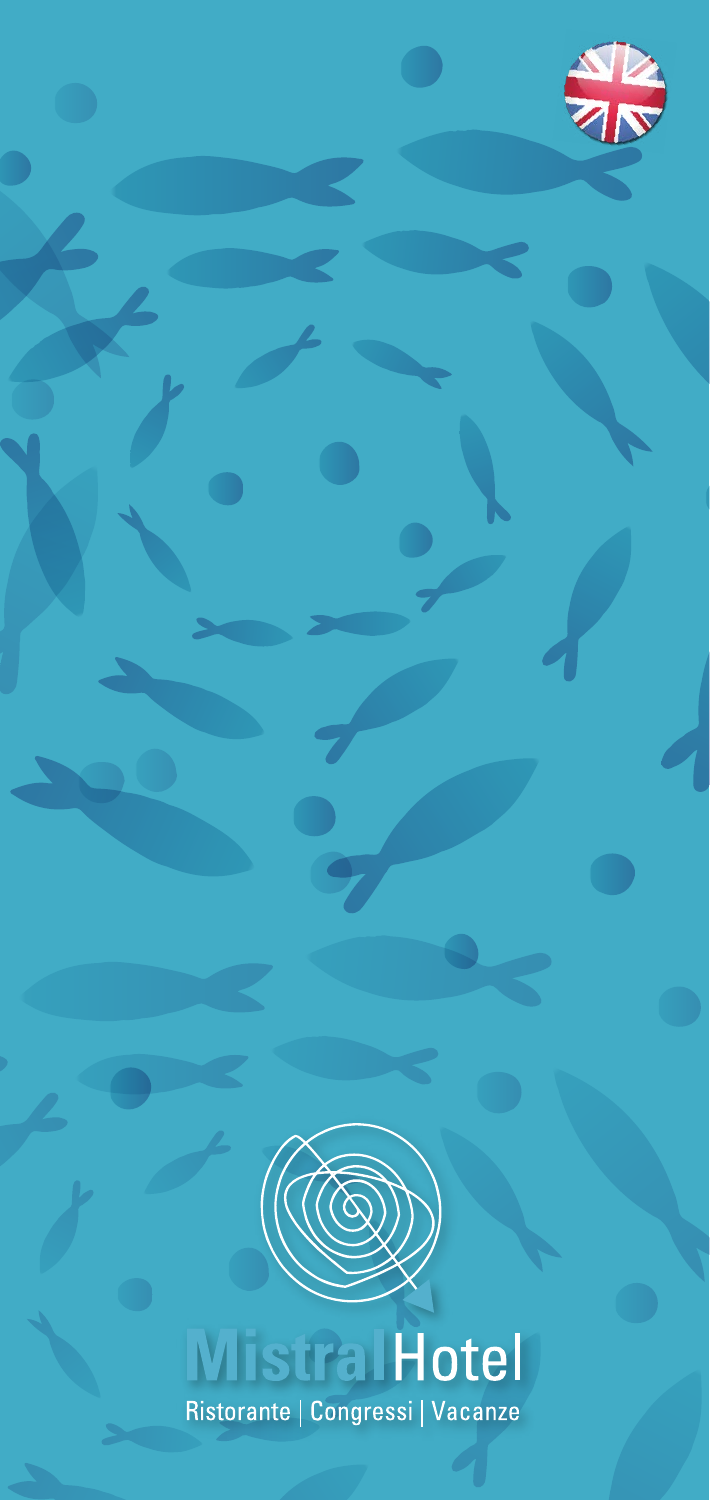### **AND DOCª WINES PRODUCTION AREAS DOCª WINE PRODUCTION SUBAREAS**



aDOC: Controlled Designation of Origin - DOCG: Controlled and Guaranteed Designation of Origin IGT: Typical Geographical Indication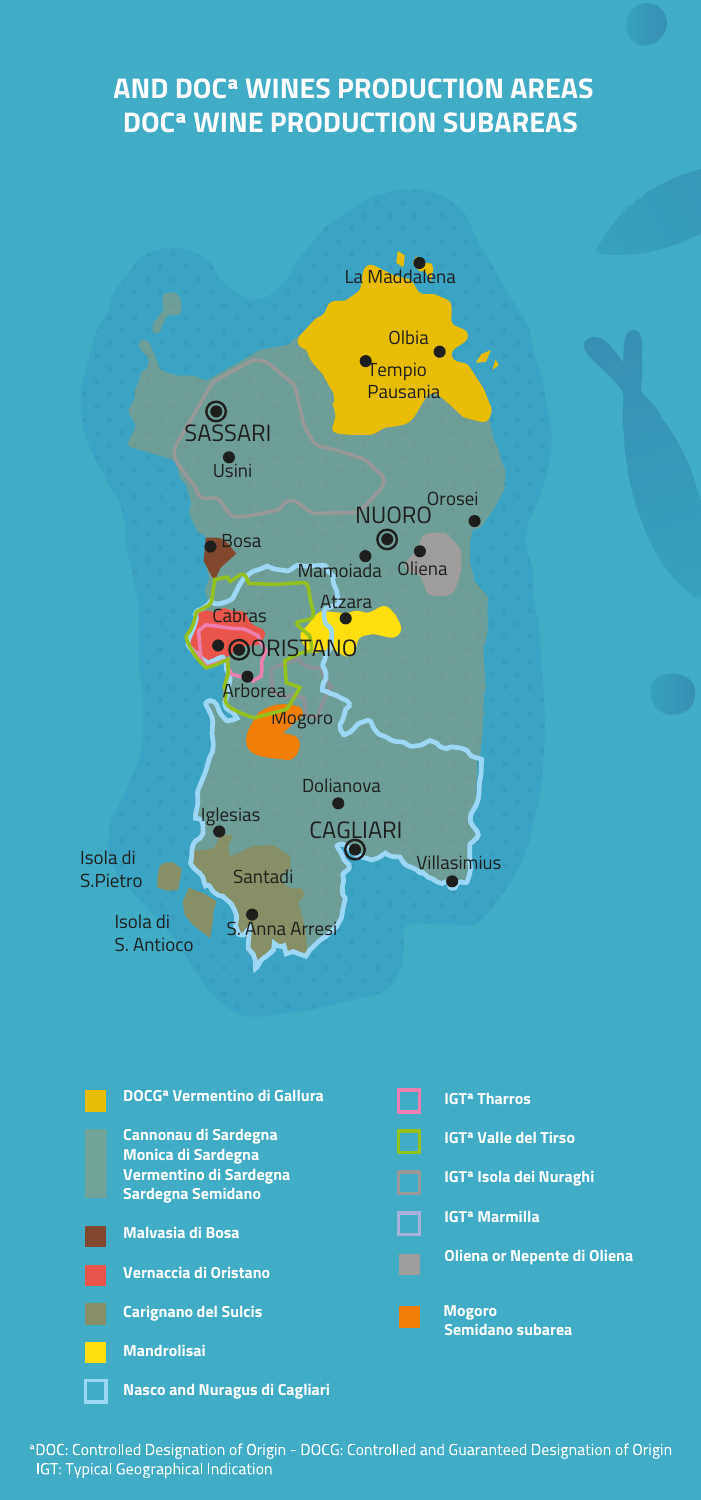| <b>RED WINES</b>                                                                                                       | €                |
|------------------------------------------------------------------------------------------------------------------------|------------------|
| IGT Valle del Tirso 2018 red Nieddera Isteddu Rosso<br>>glass / 0,375 L or 0,75 L bottle - Vernaccia winery - Oristano | 4,00/10,00/15,00 |
| DOC Carignano del Sulcis 2020 Grotta Rossa<br>>glass / bottle 0,75 L - Santadi winery - Santadi (CI)                   | 4,00/12,00       |
| <b>DOC Mandrolisai Fradiles 2019</b><br>>bottle 0,75 L - Fradiles winery - Atzara (NU)                                 | 18,00            |
| DOC Cannonau di Sardegna 2020 Nepente di Oliena<br>>glass / bottle 0,75L - Oliena winery - Oliena (NU)                 | 4,00/13,00       |
| IGT Valle del Tirso 2021 red Nieddera Malu Entu<br>> bottle 0,75 L - Contini winery - Cabras (OR)                      | 20,00            |
| DOC Superior Monica di Sardegna 2020 red Iselis<br>>bottle 0,75 L - Argiolas winery - Dolianova (SU)                   | 21,00            |
| IGT Isola dei Nuraghi 2021 Cagnulari<br>>bottle 0,75 L - Chessa winery - Usini (SS)                                    | 22,00            |
| DOC Carignano del Sulcis 2019 Rocca Rubia<br>>bottle 0,75 L - Santadi winery - Santadi (CI)                            | 27,00            |
| DOC Superior Carignano del Sulcis 2018 Terre Brune<br>>bottle 0,75 L - Santadi winery - Santadi (CI)                   | 55,00            |
| <b>WHITE AND ROSÉE WINES</b>                                                                                           |                  |
| IGT Valle del Tirso 2021 Vernaccia Isteddu Bianco<br>>glass/ 0,375 L / bottle 0,75 L - Vernaccia winery - Oristano     | 4,00/10,00/15,00 |
| DOC Nuragus di Cagliari 2021 Perlas<br>>glass /bottle 0,75 lt - Dolianova winery - Dolianova (SU)                      | 4,00/15,00       |
| <b>IGT Tharros 2021 Karmis</b><br>>glass /bottle 0,75 lt - Contini winery - Cabras (OR)                                | 5,00/18,00       |
| DOC Nasco di Cagliari 2021 Iselis<br>>/bottle 0,75 lt - Argiolas winery - Dolianova (SU)                               | 19,00            |
| DOC Vermentino di Sardegna 2021 Mattariga<br>>bottle 0,75 lt - Chessa winery - Usini (SS)                              | 24,00            |
| DOCG Vermentino di Sardegna 2021 Luris<br>>bottle 0,75 lt - Depperu winery - Luras (OT)                                | 24,00            |
| IGT Colli del Limbara 2020 Ruinas<br>>glass 120 ml/bottle 0,75 lt - Cantina Depperu - Luras (OT)                       | 31,00            |
| IGT Valle del Tirso 2021 rosée Nieddera Seu<br>>bottle 0,75 lt - Vernaccia winery - Oristano                           | 15,00            |
| <b>SPARKLING DRINKS AND DESSERT WINES</b>                                                                              |                  |

| White or rosée sparkling wine >Doli<br>>bottle 0,75 L - Dolianova winery - Dolianova (SU)                   | 15,00      |
|-------------------------------------------------------------------------------------------------------------|------------|
| Nuragus sparkling wine brut >Tagliamare<br>>bottle 0,75 L - Argiolas winery - Dolianova (SU)                | 20,00      |
| DOC Superior Vernaccia di Oristano 2009 > Juighissa<br>>glass / bottle 0,75 L - Vernaccia winery - Oristano | 5,00/20,00 |
| DOC Malvasia di Bosa 2005<br>>glass / bottle 0,75 L - F.lli Porcu winery - Magomadas (OR)                   | 6.00/34.00 |
| DOC Moscato di Sardegna sweet Passito<br>>glass /bottle 0,375 L - Dolianova winery - Dolianova (SU)         | 6,00/40,00 |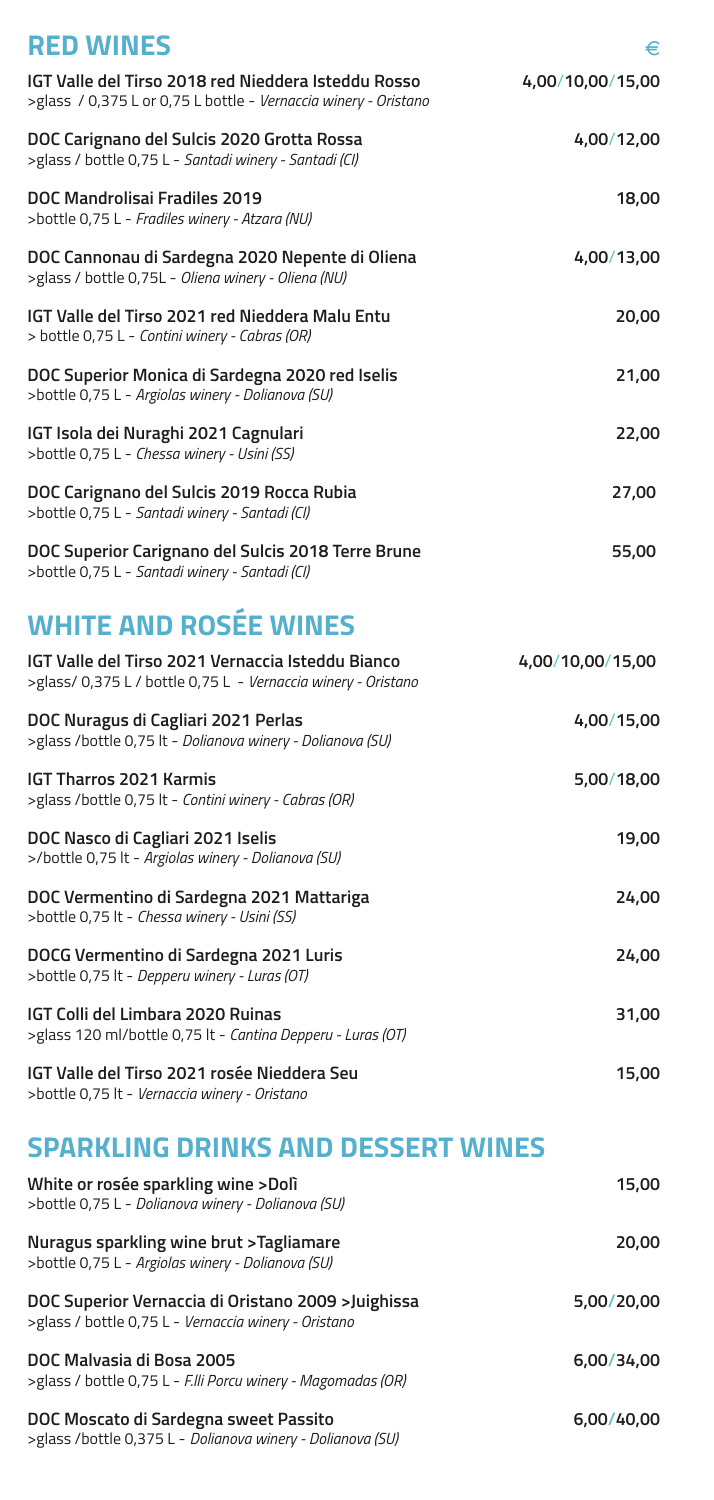# **STARTERS** ∈

| Tepid octopus salad with potatoes and olives from Sardinia ° 12-14                                | 12,00 |
|---------------------------------------------------------------------------------------------------|-------|
| Mussels and clams soup from the Gulf of Oristano ° 12-14                                          | 14,00 |
| Bonito tartare, cherry tomatoes, casu axedu and caper powder °4-7                                 | 14,00 |
| Burrida a sa Crabarissa ° 4-12                                                                    | 12,00 |
| Mullet bottarga from Cabras with celery,<br>served with a drizzle of extra-virgin olive oil ° 4-9 | 14,00 |
| Chicken, cauliflower, chicory with coffee vinaigrette                                             | 14,00 |
| House selection of cold cuts                                                                      | 12,00 |
| Small handmade panadas from Montiferru ° 1-3-7                                                    | 12,00 |

#### **PASTA AND SOUPS**

| Spaghetti with clams from Marceddi and mullet bottarga ° 1-4-12-14                  | 14,00 |
|-------------------------------------------------------------------------------------|-------|
| Linguine flavoured with tomato extract and anchovy bread ° 1-4                      | 12,00 |
| Lorighittas with prawns and fresh cherry tomatoes <sup>o</sup> 1-2                  | 16,00 |
| Fregula soup flavoured with seafood, cherry tomatoes,<br>basil and lemon ° 1-2-4-14 | 14,00 |
| Risotto with sausage and saffron from San Gavino ° 12                               | 12,00 |
| Culurgiones from Ogliastra with tomato sauce and basil ° 1-7                        | 12,00 |
| Soup of the day °9                                                                  | 10,00 |
|                                                                                     |       |

## **MEAT AND FISH**

| Selection of fresh daily fish (as desired) ° 2-4-14                    | 50,00/kg |
|------------------------------------------------------------------------|----------|
| Fried mixed seafood from the Gulf of Oristano* ° 1-2-4-12-14           | 18,00    |
| Grilled mullet, Tropea onion, yoghurt and watercress °4-7              | 16,00    |
| <b>Grilled Bortigalesa heifer</b>                                      | 40,00/kg |
| Pork fillet in a crust of guttiau bread, mustard and wild herbs ° 1-10 | 16,00    |
| Wild sheep flavoured with myrtle and mountain potatoes                 | 16,00    |
| Sardinian roast piglet (2 people minimum and on request)               | 18,00    |

# **CHEESE**

| Roast young <i>Pecorino</i> cheese ° 7<br>(Typical Sardinian sheep milk cheese)                    | 8,00  |
|----------------------------------------------------------------------------------------------------|-------|
| Grilled Casizolu cheese from Santu Lussurgiu <sup>o</sup> 7<br>(Typical Sardinian cow milk cheese) | 8,00  |
| House cheese selection served with homemade fruit compotes <sup>o</sup> 7                          | 12,00 |
| <b>DESSERT</b>                                                                                     |       |

| Seada served with honey ° 1-7                                       | 6.00 |
|---------------------------------------------------------------------|------|
| (Typical Sardinian dessert consisting in a handmade fritter stuffed |      |
| with lemon-flavoured cheese)                                        |      |
| Coffee and thyme panna cotta ° 7                                    | 6.00 |
| Tiramisu $\degree$ 1-3-7-8                                          | 6.00 |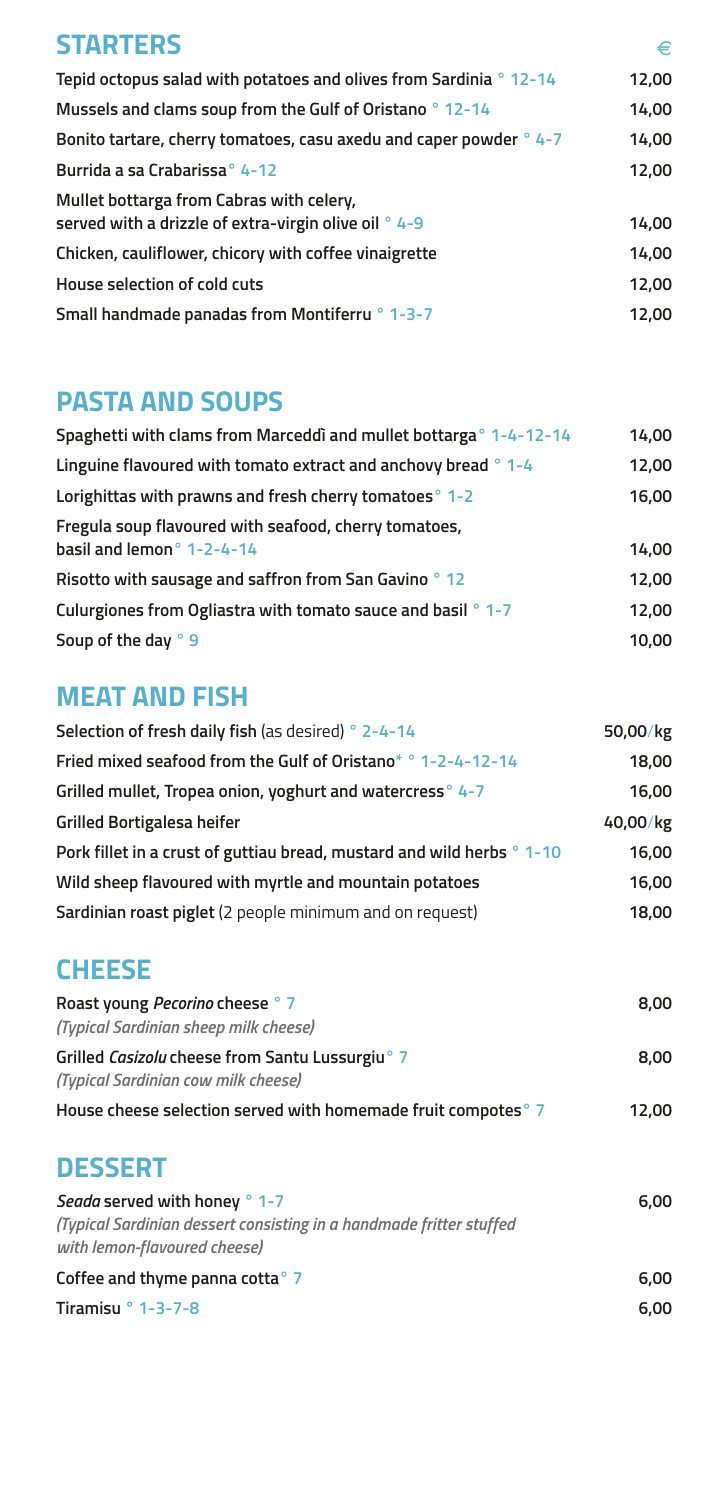| <b>DRINKS</b>                                                                     | €          |
|-----------------------------------------------------------------------------------|------------|
| Natural mineral water or sparkling water in glass bottle da 0,50/1,00 L 1,50/2,50 |            |
| Soft drinks                                                                       | 2,50       |
| Coffee                                                                            | 1,00       |
| Local liqueurs                                                                    | 3,00       |
| Bitters, grappas and Filu 'e ferru<br>(Typical Sardinian grappa)                  | 4,00       |
| Whisky and special grappas                                                        | 5,00/10,00 |
| <b>BEERS</b>                                                                      |            |
| Ichnusa beer da 0,33/0,66 L                                                       | 2,50/3,50  |
| Ichnusa not filtered beer da 0,33/0,50 L                                          | 2,50/3,50  |



COVER: FREE - 10% DISCOUNT ON THE MENU A LA CARTE FOR ALL GUEST OF THE HOTEL

\*In the absence of fresh products some food could be frozen or on site blast chilled. ^ In case the product is not available, Nieddittas clams will be served.

° Some ingredients contain substances considered allergens according to the EU Regulation 1169/2011, among them:

1 Cereal containing gluten - 2 Crustacean and products based on shellfish - 3 Eggs and by-products 4 Fish and products based on fish - 5 Peanuts and peanuts-based products - 6 Soy and soy-based products - 7 Milk and dairy products (lactose included) - 8 Fruits in shell - 9 Celery and products based on celery -10 Mustard and mustard-based products - 11 Sesame seeds and sesame seeds-based products - 12 Sulphur dioxide and sulphites - 13 Lupine and lupine-based products - 14 Molluscs and products based on molluscs

For more information ask the waiter.